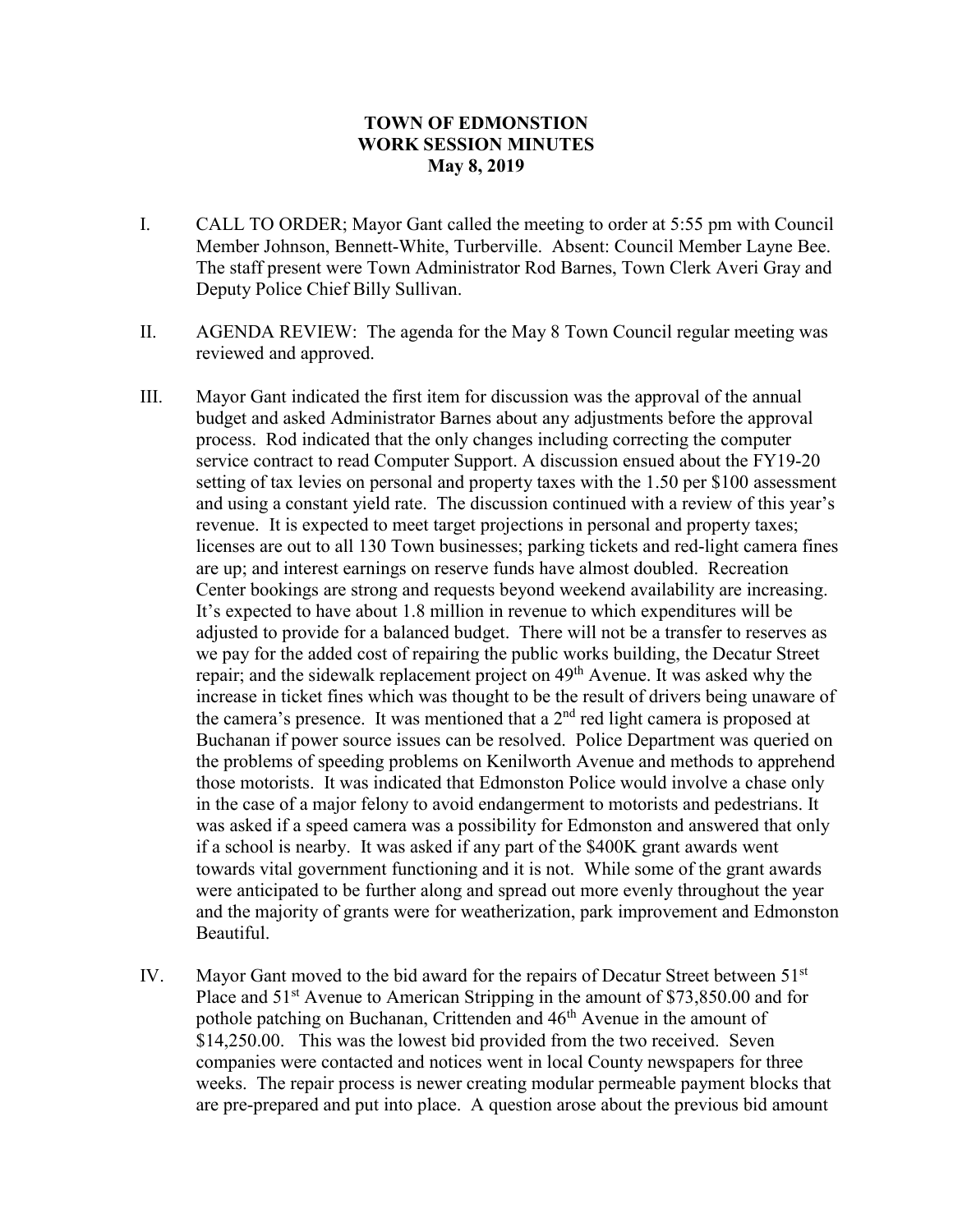of \$33,000. The Town Engineer anticipated a lower amount but was satisfied with the bid received. It's expected that repair work will complete in three phases with the first on this side of the bridge and the  $2<sup>nd</sup>$  and  $3<sup>rd</sup>$  to be repair work on Taylor to  $48<sup>th</sup>$  and then  $48<sup>th</sup>$  to  $46<sup>th</sup>$ . Further clarification to the process and examples of similar work in Baltimore was noted. Also noted was that a three-year approach to repair work is proposed with receipt of bids for each added phase.

- V. An ordinance for parking permits allowing for commercial business employees to obtain parking permits is being worked on by Attorney Ferguson. The Town won an appeal of zoning to disallow electronic fences in Edmonston at which the Code officer notified the fence builder company. Attorney Ferguson will begin work on an ordinance for no electric fencing in Edmonston. The Council discussed the improper use of the fence by the owner.
- VI. The next discussion focused on the demolition bid for 4606 Hamilton by TAS. The Owner is expected to pay the costs and Suellen is creating an agreement between the Town and home owner which includes a clause about repayment and if not received that costs taken out upon the sale of property. The inspection is yet to be arranged but the timeframe is over the summer months and the entire process should take only three days.
- VII. TMG Construction work proposal or the replacement of the building was discussed next with estimates to do the latter was indicated to be from \$275K to \$375 with utility water and possibly restroom. The "slab jacking" process was revisited and it entails inserting a foam-like material under the foundation to elevate the floor. It's expected to last from 10-30 years. It was indicated that this year's reserve of \$100K could cover the TMG Construction estimate of \$48K and could be broken down into two phases whereby the soil stabilization at \$27K is done then assess the water problem before laying the floor layer. While this approach allows room for review of the remedy but it could lead to other issues such insect infestation due to slab manipulation. It was stressed that action be taken as the building contains evidence and police records that need proper storage as well equipment and work space for Public Works. Discussion continued on the process covering the funding of the project; cost breakdown; why just the one bid and guarantees to the work being done. Costs would be covered in the current fiscal year. It is a state contract that we are piggybacking on, thus only one bid is provided. While there is a warranty of work no guarantee can be provided. French drainage was discussed again which the contractor would approach after the completion of the work and a review on how well it is working. The consensus is to bring the Town Engineer into the process and investigate further incorporating the drainage work as well. In all it was agreed that a \$48,000 cost was a better approach than one at \$400K but further discussion is to follow.
- VIII. The last item discussed was a draft of the Charter Resolution updating the election process for the Town. Items revised in the document includes – line up of how